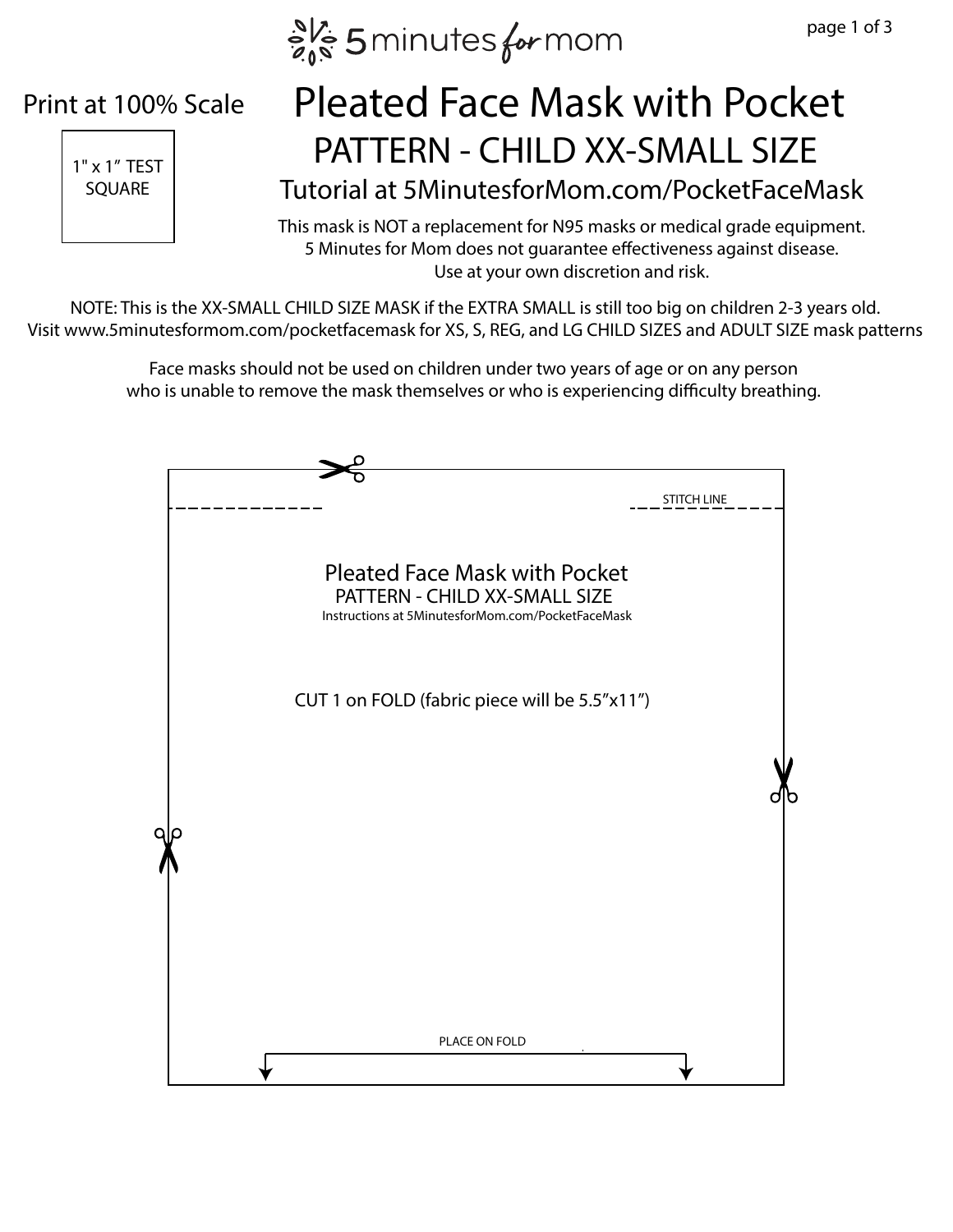$e^{N_c}$  5 minutes for mom

#### Print at 100% Scale



### $\left| \begin{array}{ccc} \frac{1}{11 \times 1^{7} \text{ TEST}} & \text{PATTERN} - \text{CHILD XX-SMALL SIZE} \end{array} \right|$ Pleated Face Mask with Pocket

SQUARE | Tutorial at 5MinutesforMom.com/PocketFaceMask

This mask is NOT a replacement for N95 masks or medical grade equipment. 5 Minutes for Mom does not guarantee effectiveness against disease. Use at your own discretion and risk.

NOTE: This is the XX-SMALL CHILD SIZE MASK if the EXTRA SMALL is still too big on children 2-3 years old. Visit www.5minutesformom.com/pocketfacemask for XS, S, REG, and LG CHILD SIZES and ADULT SIZE mask patterns



Face masks should not be used on children under two years of age or on any person who is unable to remove the mask themselves or who is experiencing difficulty breathing.